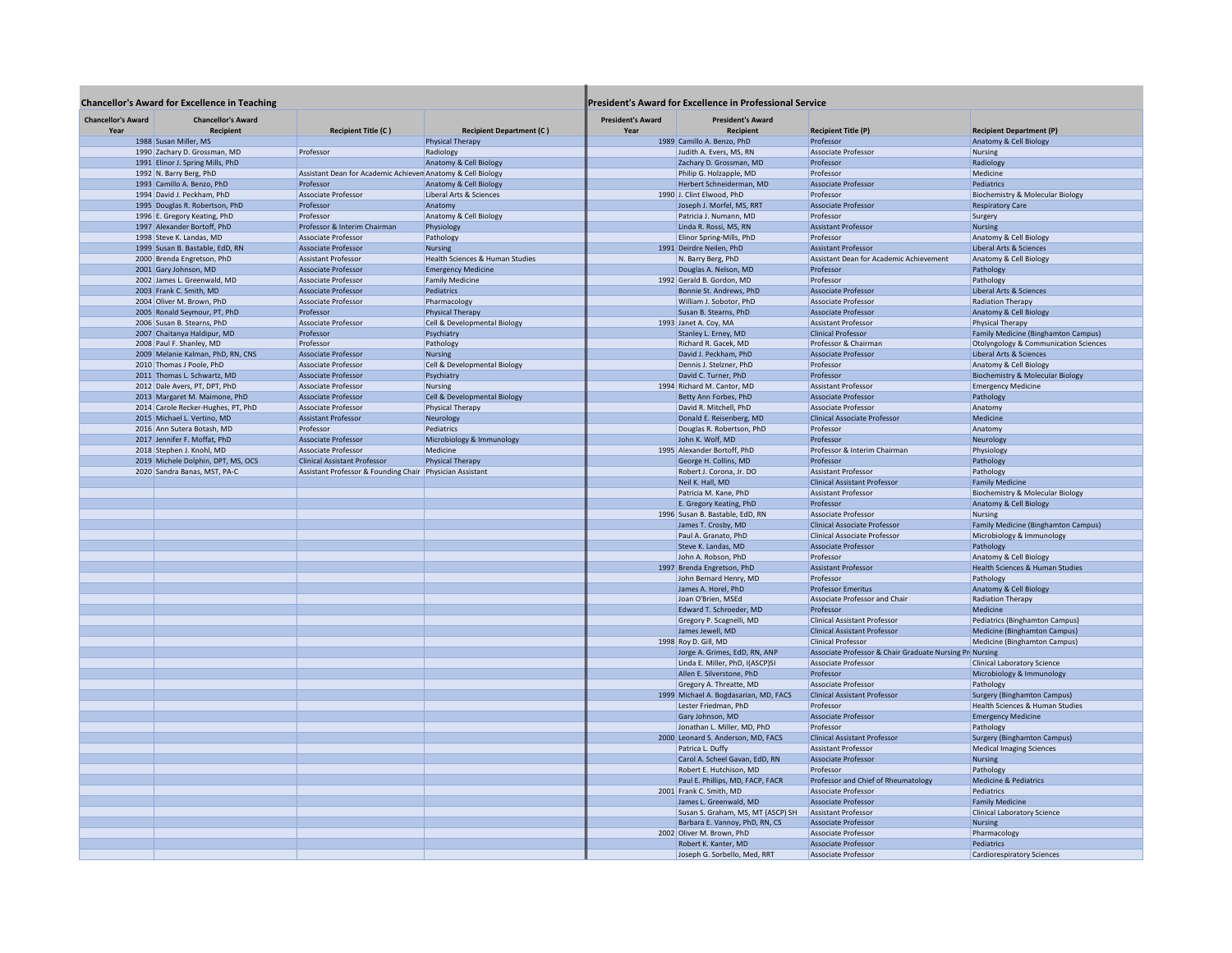|  |  | Virginia L. Cronin, MS, RN, FNP                                     | <b>Assistant Professor</b>              | <b>Nursing</b>                              |
|--|--|---------------------------------------------------------------------|-----------------------------------------|---------------------------------------------|
|  |  | Saeed Baiwa, MD                                                     | Professor                               | Neurosurgery (Binghamton Campus)            |
|  |  | 2003 Stewart N. Loh, PhD                                            | Associate Professor                     | <b>Biochemistry &amp; Molecular Biology</b> |
|  |  |                                                                     |                                         | Medicine                                    |
|  |  | Lynn Cleary, MD                                                     | <b>Clinical Professor</b>               |                                             |
|  |  | Gary F. Nieman                                                      | <b>Research Assistant Professor</b>     | Surgery                                     |
|  |  | Ronald Seymour, PT, PhD                                             | Professor                               | <b>Physical Therapy</b>                     |
|  |  | Gregory P. Scagnelli, MD                                            | <b>Clinical Assistant Professor</b>     | Pediatrics (Binghamton Campus)              |
|  |  | 2004 David C. Amberg, PhD                                           | Associate Professor                     | <b>Biochemistry &amp; Molecular Biology</b> |
|  |  | Chaitanya Haldipur, MD                                              | Professor                               | Psychiatry                                  |
|  |  | Garol A. Gavan, EdD, RN                                             | Associate Professor, Associate Dean and | Nursing                                     |
|  |  |                                                                     | <b>Director of Graduate Nursing</b>     |                                             |
|  |  | Ivan Fras, MD                                                       | <b>Clinical Professor</b>               | <b>Pschiatry (Binghamton Campus)</b>        |
|  |  | 2005 Susan B. Stearns, PhD                                          | Associate Professor                     | Cell & Developmental Biology                |
|  |  | Margaret Wells, MS                                                  | <b>Clinical Assistant Professor</b>     | <b>Nursing</b>                              |
|  |  | Pamela A. Gramet, PT, PhD                                           | Associate Professor                     | Physical Therapy                            |
|  |  | Linda A. Fort, MD                                                   |                                         |                                             |
|  |  |                                                                     | <b>Clinical Assistant Professor</b>     | Medicine (Binghamton Campus)                |
|  |  | 2006 Jennifer F. Moffat, PhD                                        | <b>Associate Professor</b>              | Microbiology & Immunology                   |
|  |  | John M. Manring, MD                                                 | <b>Associate Professor</b>              | Psychiatry                                  |
|  |  | Tarakad S. Ramachandran, MD                                         | Professor                               | Neurology                                   |
|  |  | Melanie Kalman, PhD, RN, CNS                                        | <b>Associate Professor</b>              | Nursing                                     |
|  |  | Kathleen M. Beney, MD, RRT                                          | Assistant Professor & Chair             | Arts & Sciences                             |
|  |  | Stephen L. Dygert, MD                                               | <b>Clinical Assistant Professor</b>     | Family Medicine (Binghamton Campus)         |
|  |  | 2007 Paul F. Shanley, MD                                            | Professor                               | Pathology                                   |
|  |  | Roger P. Greenberg, PhD                                             | Professor                               | Psychiatry                                  |
|  |  | Barbara A. Black, RN, MS, ANP                                       | Associate Clinical Professor            | Nursing                                     |
|  |  | Barbara H. Chaffee, MD, MPH                                         | Clinical Associate Professor            | Medicine (Binghamton Campus)                |
|  |  | 2008 Thomas J Poole, PhD                                            | <b>Associate Professor</b>              | Cell & Developmental Biology                |
|  |  | Wanda Porten Fremont, MD                                            | <b>Associate Professor</b>              | Psychiatry                                  |
|  |  | Debora E. Kirsch, RN PhDc                                           | <b>Clinical Assistant Professor</b>     | Nursing                                     |
|  |  | Edward M. Darling, MS, CCP                                          | <b>Associate Professor</b>              | <b>Cardiovasular Perfusion</b>              |
|  |  | Francis J. Gilrow, MD                                               | <b>Clinical Professor</b>               | Opthalmology (Binghamton Campus)            |
|  |  | 2009 Zahi N. Makhuli, MD                                            | Professor                               | Urology                                     |
|  |  | Thomas L. Schwartz, MD                                              | Associate Professor                     | Psychiatry                                  |
|  |  | Joyce Scarpinato, MS, APRN, BC                                      | <b>Clinical Assistant Professor</b>     | <b>Nursing</b>                              |
|  |  | David A. Clemente, Msed, RT(RP(MR)                                  | Assistant Professor and Chair           | <b>Medical Imaging</b>                      |
|  |  | 2010 Michael Gordon, PhD                                            | Professor                               | Psychiatry                                  |
|  |  | Patricia D. Powers, DNP, MPA, FNP-C, N Clinical Assistant Professor |                                         |                                             |
|  |  |                                                                     |                                         | Nursing                                     |
|  |  | Dale Avers, PT, DPT, PhD                                            | <b>Associate Professor</b>              | <b>Nursing</b>                              |
|  |  | Lazarus B. Gehring, MD                                              | <b>Clinical Assistant Professor</b>     | <b>Family Medicine</b>                      |
|  |  | 2011 Burk Jubelt, MD                                                | Professor                               | Neurology                                   |
|  |  | Ira H. Ames, PhD                                                    | Professor                               | Cell and Developmental Biology              |
|  |  | Janet Ambrogne Sobczak, PhD, FPMHNI Associate Professor             |                                         | <b>Nursing</b>                              |
|  |  | Carole Recker-Hughes, PT, PhD                                       | Associate Professor                     | <b>Physical Therapy</b>                     |
|  |  | Martin C. Masarech, MD                                              | <b>Clinical Assistant Professor</b>     | <b>Family Medicine</b>                      |
|  |  | 2012 Michael L. Vertino, MD                                         | <b>Assistant Professor</b>              | Neurology                                   |
|  |  | Margaret M. Maimone, PhD                                            | <b>Associate Professor</b>              | Cell & Developmental Biology                |
|  |  | Carol Anne Kozik, MS, RN, CNS, FNP                                  | <b>Clinical Assistant Professor</b>     | Nursing                                     |
|  |  | Kerry Greene-Donnelly, MBA, RT                                      | <b>Assistant Professor</b>              | <b>Medical Imaging</b>                      |
|  |  | Leann M. Lesperance, MD, PhD                                        | <b>Clinical Assistant Professor</b>     | Pediatrics (Binghamton Campus)              |
|  |  | 2013 Stephen J. Knohl, MD                                           | <b>Associate Professor</b>              | Medicine                                    |
|  |  | George D. Ring, PhD                                                 | <b>Assistant Professor</b>              | Cell and Developmental Biology              |
|  |  | Maria Elizabeth Wheelock, MSN, NP                                   | <b>Clinical Assistant Professor</b>     | Nursing                                     |
|  |  | Michele Dolphin, DPT, MS, OCS                                       | <b>Clinical Assistant Professor</b>     | Physical Therapy                            |
|  |  | Linda E. Fort, MD                                                   | <b>Clinical Assistant Professor</b>     | <b>Binghamton Campus</b>                    |
|  |  | 2014 Ann Sutera Botash, MD                                          | Professor                               | Pediatrics                                  |
|  |  | Stephan Wilkens, PhD                                                | Professor                               | <b>Biochemistry &amp; Molecular Biology</b> |
|  |  | Joanne L. Coppola, MS, RN, FNP-BC                                   | <b>Assistant Clinical Professor</b>     | Nursing                                     |
|  |  | Sandra Banas, MST, PA-C                                             | Assistant Professor & Founding Chair    | Physician Assistant                         |
|  |  | Paula A. Dygert, MD                                                 | <b>Clinical Assistant Professor</b>     | Medicine (Binghamton Campus)                |
|  |  | 2015 Eugene A. Kaplan, MD                                           | Professor & Chairman                    | Psychiatry                                  |
|  |  | Kevin M. Neville, PT, CCS                                           | <b>Assist Professor</b>                 | <b>Physical Therapy</b>                     |
|  |  | Yahia Lodi, MD                                                      | Professor                               | Neurology (Binghamton Campus)               |
|  |  |                                                                     | <b>Assistant Professor</b>              |                                             |
|  |  | 2016 Gregory J. Healey, MD                                          |                                         | <b>Family Medicine</b>                      |
|  |  | Dana M. Mihaila, MD, PhD                                            | <b>Assistant Professor</b>              | Cell & Developmental Biology                |
|  |  | Barbara Ann (Bambi) Carkey, DNP, PMHNP-BS, NPP                      |                                         | Nursing                                     |
|  |  | Patrick F. Ruggiero, MD                                             | <b>Clinical Instructor</b>              | Obstetrics & Gynecology (Binghamton Campus) |
|  |  | 2017 John S. Andrake, MD                                            | <b>Associate Professor</b>              | Pediatrics                                  |
|  |  | Robert W. Zajdel, PhD                                               | <b>Assistant Professor</b>              | Cell & Developmental Biology                |
|  |  | Robert A. Rolland, PhD, RN, FNP                                     | <b>Assistant Professor</b>              | Nursing                                     |
|  |  | Amy C. Deblois, PT, DPT                                             | <b>Assistant Professor</b>              | <b>Physical Therapy</b>                     |
|  |  | Taseer Ahmed Minhas, MD                                             | <b>Clinical Assistant Professor</b>     | Neurology (Binghamton Campus)               |
|  |  | 2018 Risa Farber-Heath, DO                                          | <b>Assistant Professor</b>              | <b>Emergency Medicine</b>                   |
|  |  | David Pruyne, PhD                                                   | Associate Professor                     | Cell & Developmental Biology                |